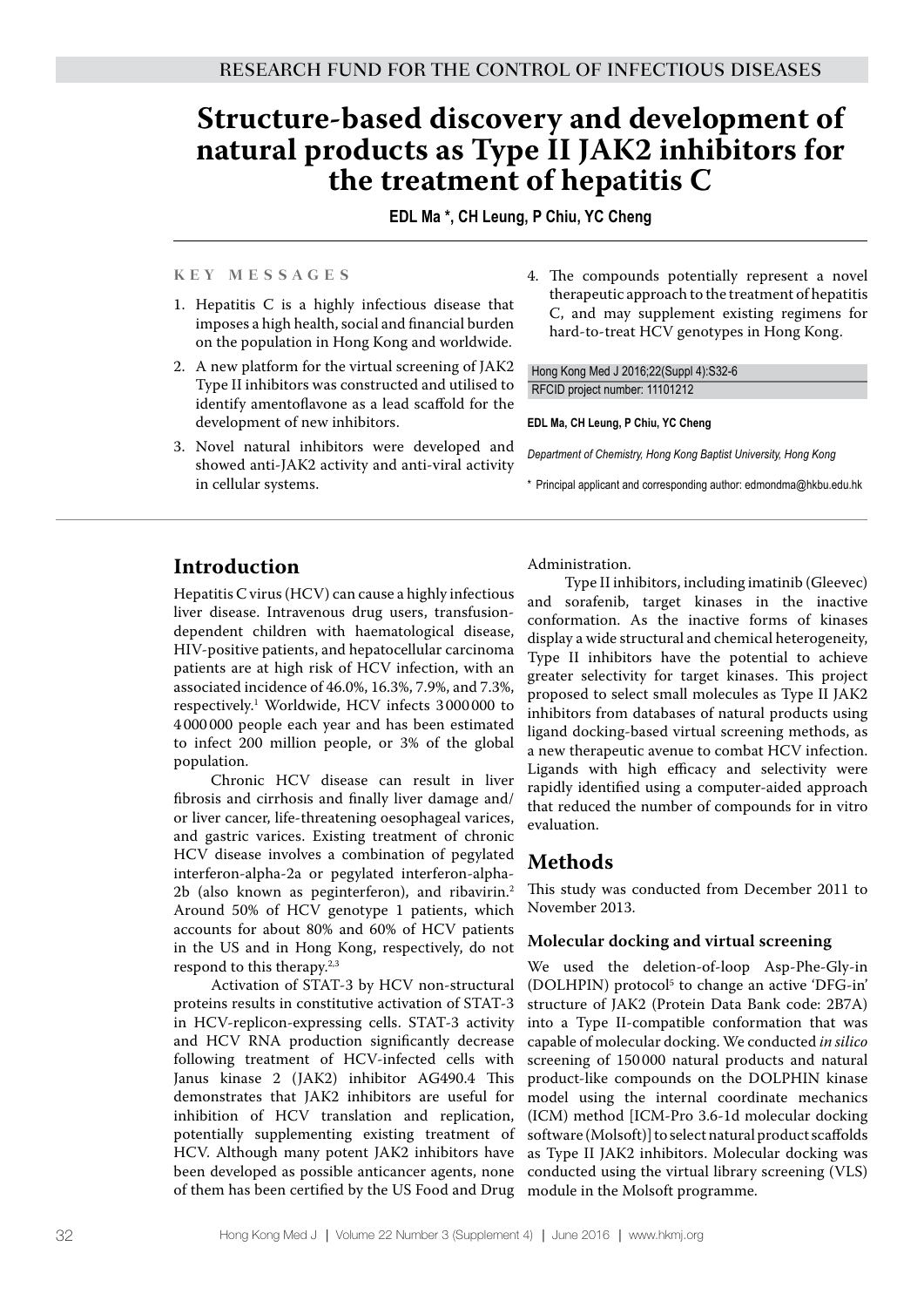#### **Quantification of HCV RNA**

The HCV genotype 1b subgenomic replicon cell line with a luciferase reporter (Huh-luc/neo-ET) was cultured in Dulbecco's modified Eagle's medium (DMEM) supplemented with 10% foetal bovine serum (FBS), 1 mM non-essential amino acids, and 250 µg/ml G418 (Invitrogen). The cells were seeded at a density of  $1\times10^5$  cells per well in a 6-well plate with the treatment of the candidate compounds or DMSO. Cells were harvested after incubation for 72 hours and subjected to RNA quantification to evaluate the effect of the candidate compounds on viral replication.

# **Results**

#### **Construction of virtual screening platform for the discovery of Type II JAK2 inhibitors using the DOLPHIN protocol**

At the onset, no X-ray crystal structure of JAK2 in an inactive conformation could be used for virtual screening. We successfully changed a DFG-in structure of JAK2 into a Type II-compatible conformation that could be used for molecular docking through the DOLPHIN algorithm. The molecular model of JAK2 obtained after the DOLPHIN transformation is displayed in Fig 1.

#### **High-throughput virtual screening of a natural product and natural product-like database**

To identify useful natural product scaffolds as Type II inhibitors of JAK2, we conducted *in silico* screening of natural products and natural productlike databases using the JAK2 model obtained by DOLPHIN through the ICM method in parallel with

Studio 3.0. During the screening campaign, 150 000 natural products or natural product-like compounds were screened against our molecular model of inactive form of JAK2 obtained by the DOLPHIN algorithm, the compounds of which were from the Analyticon Discovery NATx and MEGabolite databases, the ZINC natural product database and the Hongcam natural products database. The top ten highest-scoring compounds were evaluated in an ELISA in order to determine their ability to inhibit JAK2 phosphorylation *in vitro*. From these experiments, amentoflavone 1a, a biflavonoid from the Chinese plant *Gingko biloba*, was chosen as a promising candidate for further biological investigation.

## **In silico design and synthesis of amentoflavone derivatives**

In our preliminary molecular modelling analysis, the deletion of the DFG loop in the DOLPHIN model of JAK2 kinase showed a large hydrophobic pocket, not present in the active DFG-in form of the kinase that was partially occupied by amentoflavone **1a**. We anticipated that the presence of one or more aliphatic side chains to the biflavonoid scaffold of **1a** would lead the molecule to occupy the hydrophobic pocket vacated by the DFG loop, thus producing more potent and selective inhibitors of JAK2. According to this result, we designed >50 derivatives of amentoflavone **1a** and docked these compounds against the DFG-out model of JAK2 kinase *in silico*. We found that analogues **1b-j** with long, alkyl chains emerged as top-scoring compounds.

the molecular dynamics-based Acceryls Discovery (**1b-e, 1h, 1i**) and dialkylated (**1f, 1g**) analogues, We synthesised the compounds **1b-j** in three steps from amentoflavone **1a** using a protectiontransetherification-deprotection sequence (Fig 2). These derivatives included both monoalkylated



FIG 1. The molecular model of the inactive form of JAK2 generated using DOLPHIN: The active conformation of JAK2 (left) is converted to the inactive form (right) by removing DFG Phe and the next four residues in the sequence. The binding pocket is shown as a translucent green surface. (Reproduced with permission from the Centre National de la Recherche Scientifique (CNRS) and The Royal Society of Chemistry)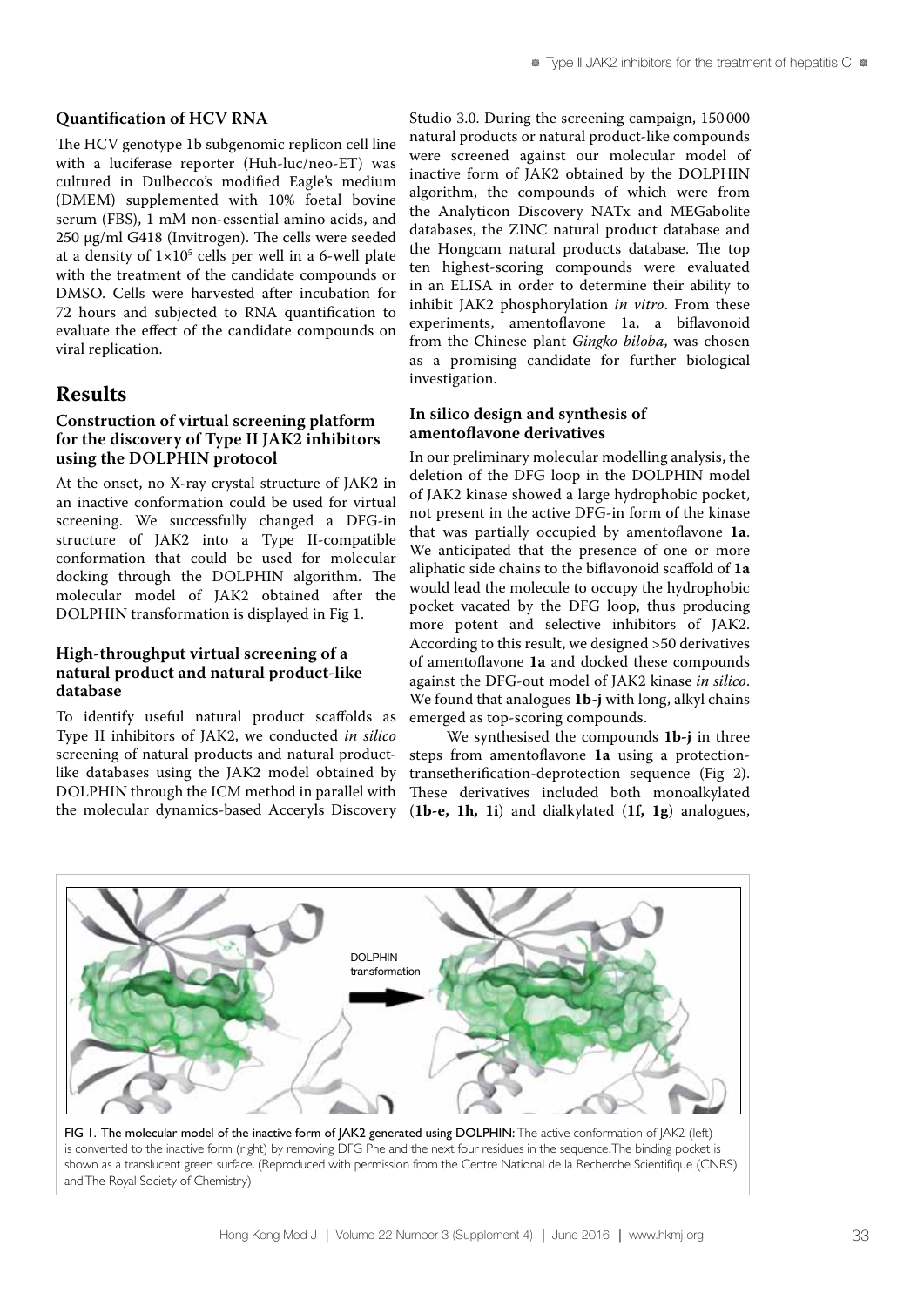





FIG 3. HEL cells were incubated with the compounds for 16 hours and protein lysates were electrophoresed and immunoblotted using anti-phospho-JAK2 Y1007/Y1008 antibody or anti-JAK2 antibody. Equal protein loading was confirmed by total β-actin levels. Representative gel photograph images of triplicate experiments are shown. Western blot analysis of the effect of compounds **1a, 1c, 1g** and JAK2 Inhibitor II on JAK2 autophosphorylation *in cellulo*. Estimated IC<sub>50</sub> values: **1c**=2.5 μM and **1g**=5 µM. (Reproduced with permission from the Centre National de la Recherche Scientifique (CNRS) and The Royal Society of Chemistry)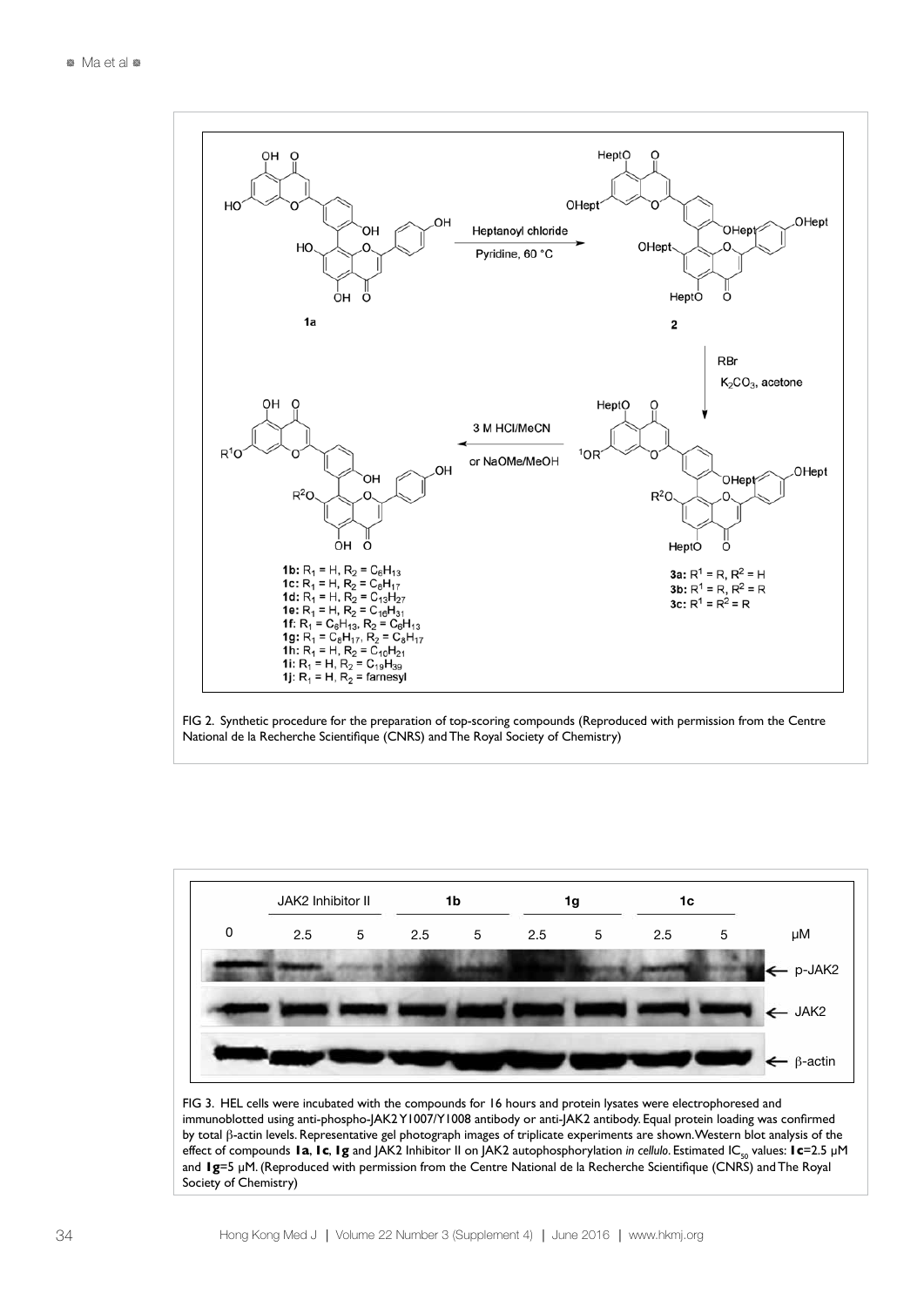as well as an alkenyl analogue (**1j**). These novel derivatives were fully characterised by <sup>1</sup>H and  $^{13}C$  NMR spectroscopy and high-resolution mass spectrometry.

#### **JAK2 inhibitory activity of top-scoring candidates in cellulo**

We next evaluated the effect of the amentoflavone derivatives **1a-j** on JAK2 autophosphorylation using a Western blot assay in human erythroleukaemia cells (HEL), which harbour a V617F mutation in JAK2 leading to constitutive JAK2 activity. Among the ten compounds tested, significant inhibition of JAK2 autophosphorylation was observed for the monoalkylated analogue and **1c** and the dialkylated analogue **1g**, with estimated IC<sub>50</sub> values of 2.5 and 5  $\mu$ M (Fig 3). The potencies observed for **1c** and **1g** were comparable with those of the positive control compound JAK2 inhibitor (1,2,3,4,5,6-hexabromocyclohexane). Encouragingly, these two compounds exhibited superior efficacy against JAK2 autophosphorylation in comparison with the parent compound amentoflavone **1a**, demonstrating the application of our structurebased techniques to develop more potent JAK2 inhibitors.

#### **Molecular modelling analysis of candidate compounds**

Our molecular modelling results showed that **1c** was situated snugly in the binding pocket of the inactive form of JAK2 DOPHLIN model. The amentoflavone moiety was located at the ATP binding pocket, whereas the alkyl side chain protruded inward into the hydrophobic pocket beside the ATP binding site. The ICM binding score for **1c** to the inactive conformation of JAK2 was calculated to be –38.46 kcal/mol, showing the strong binding interaction between **1c** and the binding site. Moreover, the interaction between **1c** and the active conformation of JAK2 was relatively weak (–13.36 kcal/mol). These results indicate that compound **1c** may be used as a potential JAK2 Type II inhibitor.

#### **Anti-viral activity of the candidate compounds**

We then tested the HCV anti-viral activity of selected amentoflavone analogues in the Huh-Luc/ neo-ET cell line. The results demonstrated that compound **1c** led to a decrease in the HCV RNA level, with an  $EC_{50}$  value of  $3.1\pm0.8$   $\mu$ M. Notably, 1c was also the most potent compound in the JAK2 autophosphorylation assay. We anticipated that the inhibition of JAK2 signalling in the infected cells was at least in part due to the HCV anti-viral activity of compound 1c, thus causing reduced STAT-3 activity and HCV RNA production.

#### **Cytotoxicity evaluation of candidate compounds**

The cytotoxicity of the amentoflavone analogues against HEL cells was determined by MTT assay. Most of the amentoflavone analogues were relatively nontoxic. Importantly, derivatives **1c** and **1g** showed the greatest activity against JAK2 autophosphorylation, and displayed IC<sub>50</sub> values of >100  $\mu$ M. This suggests that their ability to inhibit JAK2 and HCV viral activity, and thus potentially HCV viral replication, may be achieved at concentrations that are nontoxic to normal cells. This property is significant if these amentoflavone derivatives are to be further developed as therapeutic agents for the treatment of hepatitis C, as adverse side effects may be minimised.

## **Discussion**

To date, no protective vaccine for HCV is available. Current standard therapy for HCV infection using pegylated interferon alpha combined with ribavirin shows some side effects, such as fatigue, flu-like symptoms, and gastrointestinal symptoms, and results in a sustained virological response in only a small number of patients. Moreover, HCV genotype 1 infection, which accounts for the majority of HCV infection in Hong Kong, is resistant to conventional therapy. In recent years, combination therapy of boceprevir or telaprevir with pegylated interferon and ribavirin has shown to improve virological response rates, but anaemia and drugdrug interactions are potentially treatment-limiting adverse effects. The development of alternative HCV inhibitors is needed.

The HCV life cycle is closely related to host cell factors, and identification of inhibitors of such host factors (such as JAK2) offers an alternative approach to the development of anti-HCV compounds. A potential advantage of targeting host proteins such as JAK2 for the treatment of HCV is that the therapy would be less affected by drug resistance arising from the mutation of viral proteins.

In this project, we successfully applied the DOLHPIN protocol to convert the X-ray co-crystal structure of JAK2 in the active conformation into an inactive conformation, and screened 150 000 compounds from a natural product and natural product-like library using this model. From the result of *in vitro* testing assay of the initial hit-list, amentoflavone **1a** was selected as a promising candidate for further optimisation. After screening over 50 rationally-designed derivatives of amentoflavone **1***in silico*, high-scoring amentoflavone derivatives **1b-j** were synthesised in three steps using efficient organic chemistry techniques. In a cellular assay, derivatives **1c** and **1g** showed potent activity against JAK2 autophosphorylation. Furthermore, compound **1c** displayed anti-viral activity in a HCV